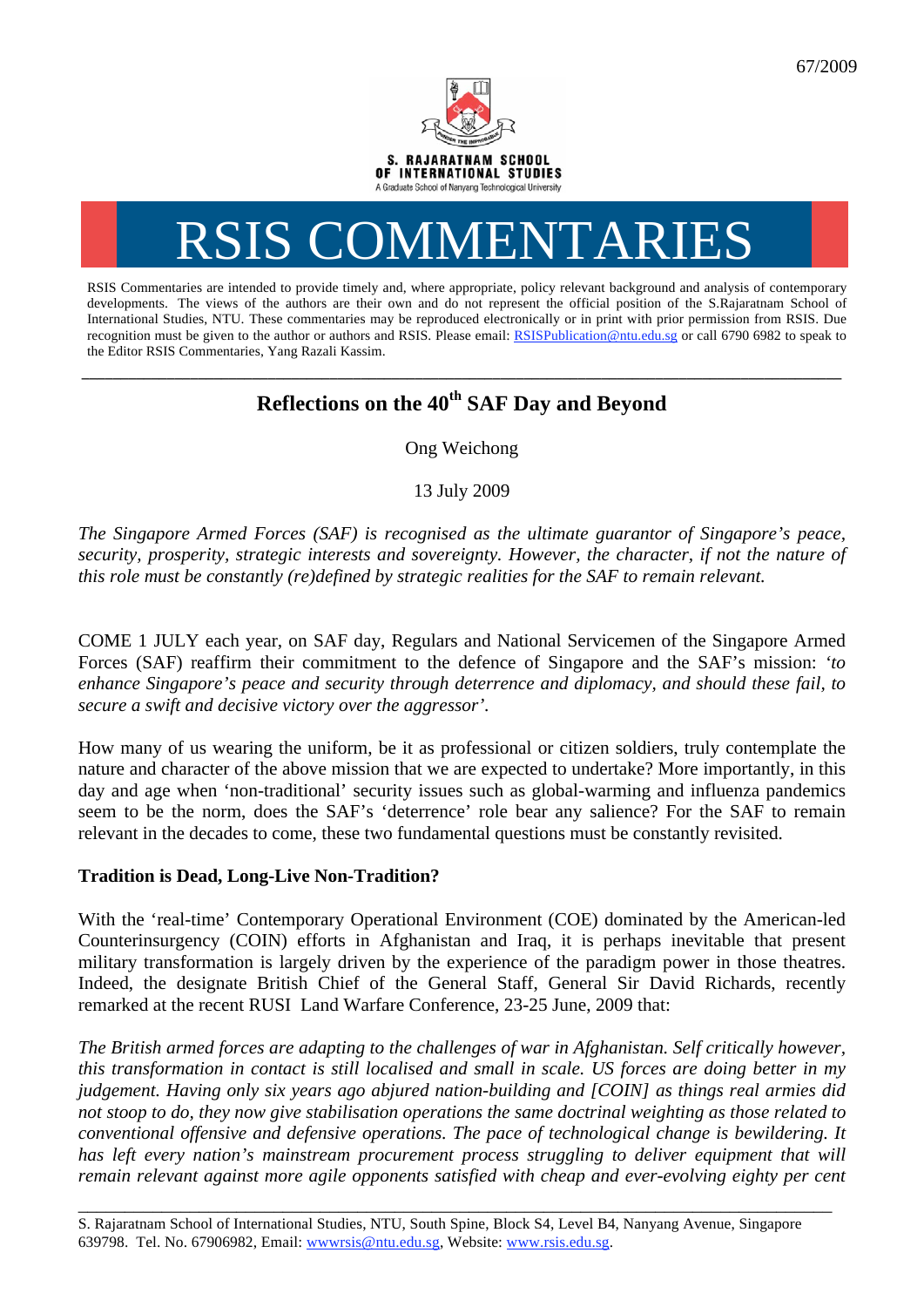#### *solutions.*

What Gen Richards is suggesting is that big-ticket combat systems such as submarines, stealth-fighters and major surface combatants simply do not perform well against opponents that fight asymmetrically with sophisticated off-the-shelf technology. In short, the strategic realities of today and the future is reflected in Afghanistan -- the Army taking the lead in 'clear, hold and build' operations supported by the Navy and Air Force.

Gen Richards' comments might be made in an Anglo-American context but the issues raised do resonate with the SAF's own transformation journey. The SAF is currently in the process of transforming itself into a 'Third Generation' force able to respond to the amorphous and unpredictable battlespace of the  $21<sup>st</sup>$  Century. That may and can include warfighting, Security, Stability, Transition and Reconstruction (SSTR) and Humanitarian and Disaster Relief (HADR) scenarios. However, considering Singapore's resource constraints – particularly limited manpower and the need to channel ever more resources to social development, the SAF cannot expect to perform equally well across the entire spectrum of operations. It must prioritise the investment of its resources and defence dollars in accordance with strategic realities.

#### **Role of SAF Today and Beyond**

The interpretation of strategic realities very much depends on how we answer the following two questions:

-- Are conflicts with transnational violent non-state actors a historical aberration or long-term strategic trend?

-- Do we believe that, despite globalisation, interstate war remains a possibility, and if so, has it manifested itself differently?

If the increased participation of the SAF in international SSTR and HADR operations in recent years is anything to go by, it indicates that the security challenges confronting Singapore today and in the near future will be primarily transnational and 'non-traditional' in nature. Moreover, September 11 and the protracted insurgencies in Iraq and Afghanistan do suggest that conventional combat power does not deter highly-determined non-state violent actors that fight asymmetrically.

In light of such developments, is the SAF's recent acquisition of technologically-advanced combat platforms such as the *Archer* class submarines, *Formidable* Class stealth-frigates, G550 Conformal Airborne Early Warning (CAEW) aircraft and F-15SG fighters a waste of public funds? Are these costly legacy systems built for yesterday's wars but ill-suited for the security needs of 21<sup>st</sup> Century Singapore?

Tempting as it might be to answer with a resounding yes, the uncertainty of the post-Cold War security environment precludes such a response. As we are constantly reminded of the salience of the 'non-state' and the 'non-traditional', we must also remember that the international community largely operates within the traditional system of sovereign states. This system of sovereign states, however increasingly interdependent, is not without a finite risk of conflict.

Sir Michael Howard who played an instrumental role in the establishment of both the Department of War Studies at King's College, London and the International Institute for Strategic Studies (IISS) observed in 1970:

*Peace is only possible when there is freedom from all fear of coercion; and in the absence of any supranational authority enforcing a universal rule of law, such freedom from fear still depends at least*